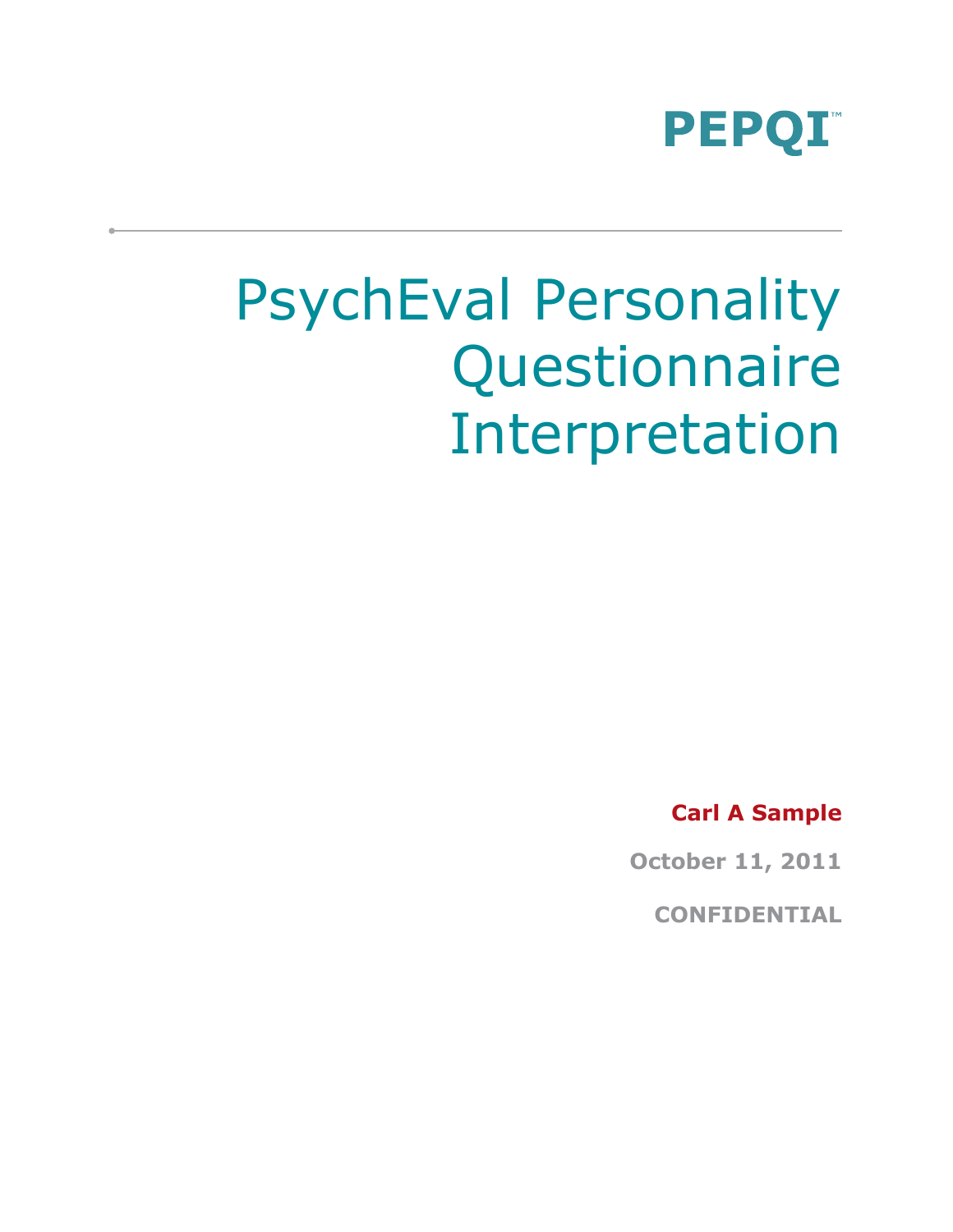## **Introduction**

This confidential report is designed for use by appropriately qualified individuals. The presentation of information is compact and the language of the report is technical. The report is not intended to be used directly for client feedback, but only for professional review.

This report is based on responses to the PsychEval Personality Questionnaire, which consists of both normal personality scales and pathology-oriented scales. The report's narrative interprets the normal personality scales in light of issues relevant for counselors and clinicians. However, normal personality scales should not be used to diagnose psychopathology.

Furthermore, in keeping with best practice, the pathology-oriented sections of this report should not be used as the sole basis for diagnosing psychopathology or making therapeutic recommendations. This report is intended to be used in conjunction with professional judgment; it is not designed to be shared with the test taker. The statements it contains should be viewed as hypotheses to be validated against other sources of data. All information in this report should be treated confidentially and responsibly.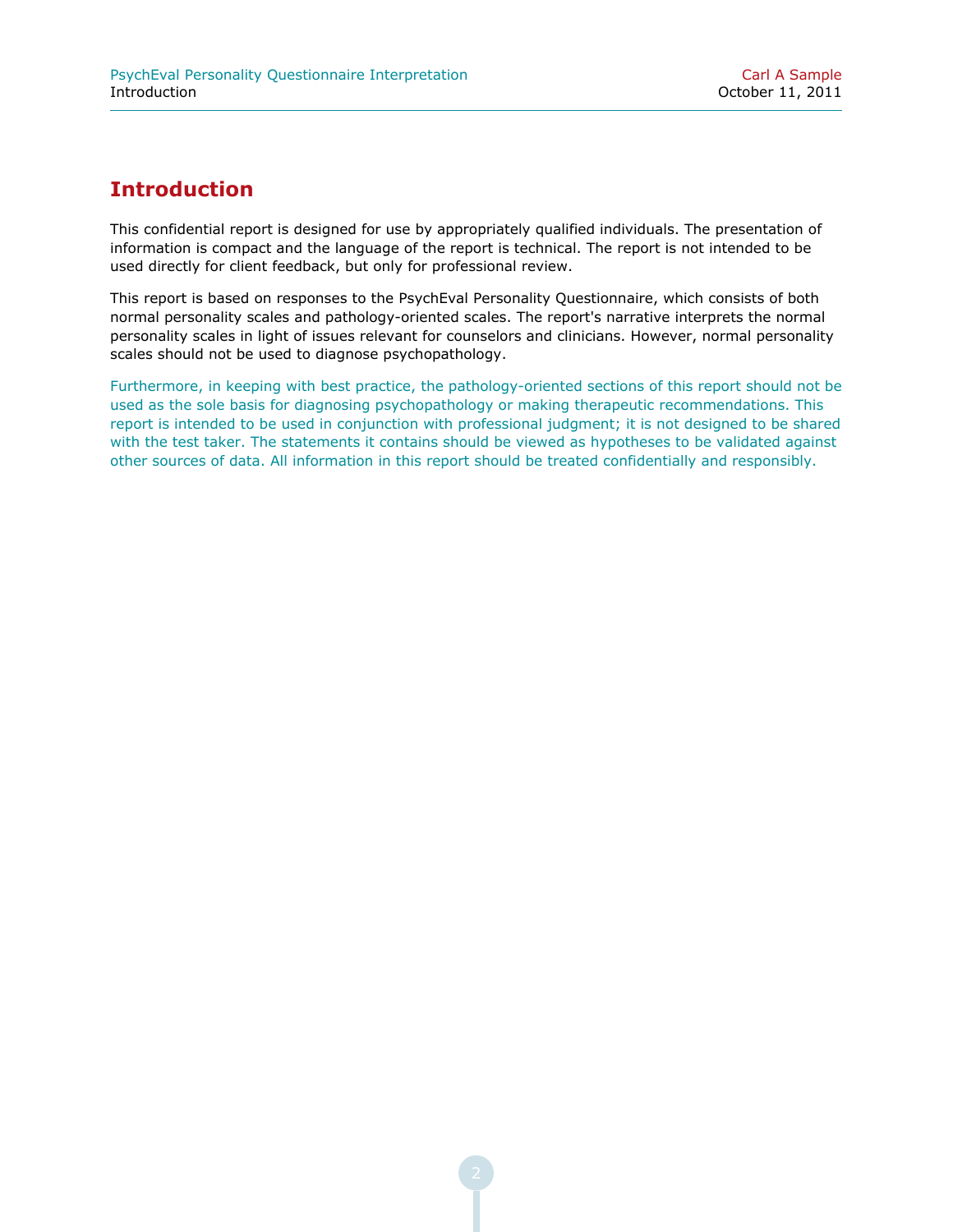# **Profile Summary**

| <b>Response Style Indices</b> |    | <b>Raw Score Percentiles</b> |                       |
|-------------------------------|----|------------------------------|-----------------------|
| <b>Impression Management</b>  |    | 19%                          | within expected range |
| Infrequency                   |    | 55%                          | within expected range |
| Acquiescence                  | 52 | 28%                          | within expected range |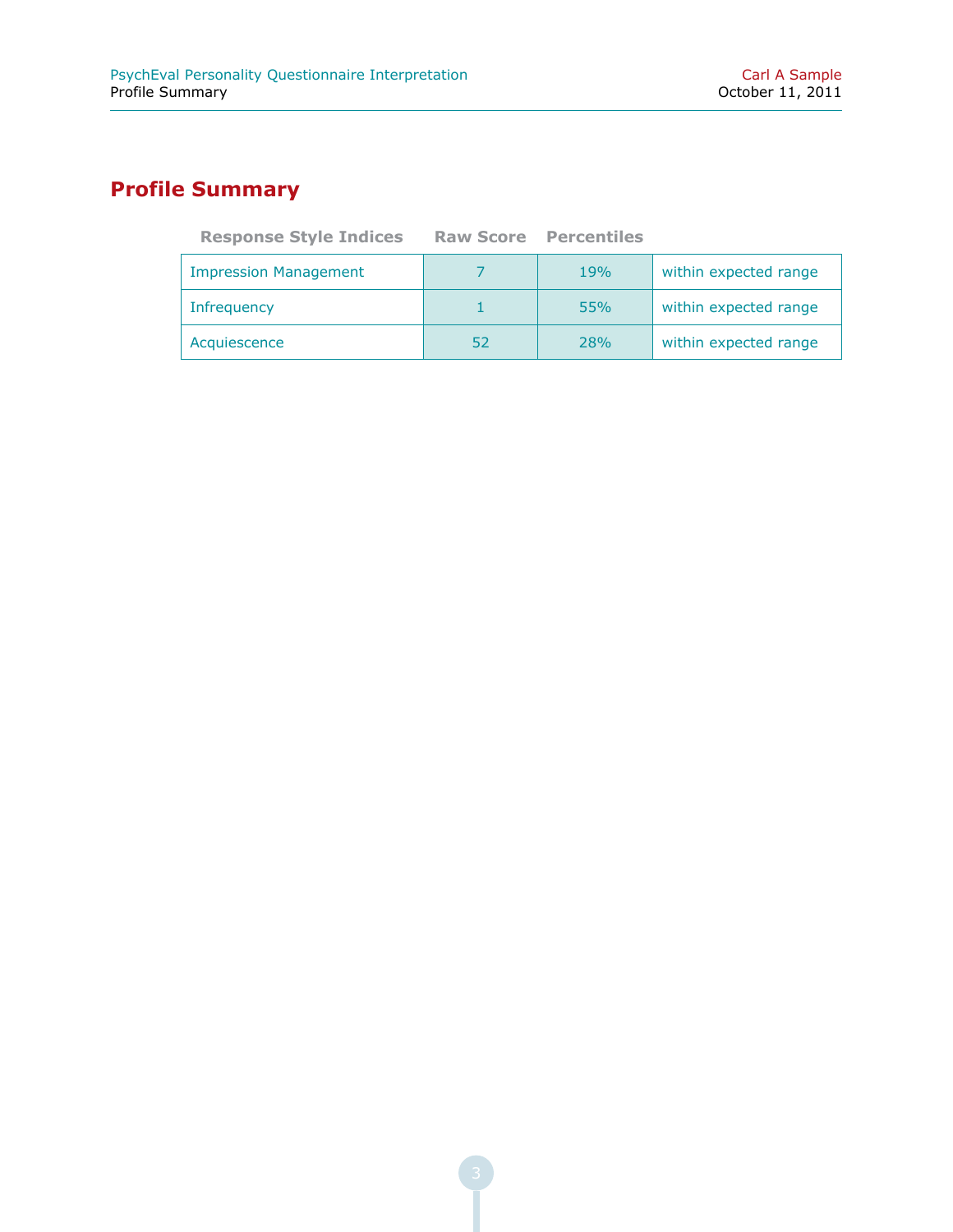# **Normal Personality Scales**

|                            |                |                  |                              |   | low             |                | average         |   |                 |   | high   |                       |
|----------------------------|----------------|------------------|------------------------------|---|-----------------|----------------|-----------------|---|-----------------|---|--------|-----------------------|
|                            |                | <b>Sten</b>      |                              | 1 | 2 <sub>3</sub>  | $\overline{4}$ | 5               | 6 | - 7             |   | 8 9 10 |                       |
| Warmth                     | A              | 5                | Reserved                     |   |                 |                | ◆               |   |                 |   |        | Warm                  |
| Reasoning                  | $\sf B$        | 5                | Concrete                     |   |                 |                | $\blacklozenge$ |   |                 |   |        | Abstract              |
| <b>Emotional Stability</b> | $\mathsf{C}$   | $\overline{2}$   | Reactive                     |   | $\blacklozenge$ |                |                 |   |                 |   |        | Emotionally<br>stable |
| <b>Dominance</b>           | E              | $\overline{7}$   | <b>Deferential</b>           |   |                 |                |                 |   | $\blacklozenge$ |   |        | Dominant              |
| Liveliness                 | F              | $\overline{3}$   | <b>Serious</b>               |   | ♦               |                |                 |   |                 |   |        | Lively                |
| <b>Rule-Consciousness</b>  | G              | $\overline{7}$   | Expedient                    |   |                 |                |                 |   | ◆               |   |        | <b>Rule-Conscious</b> |
| <b>Social Boldness</b>     | H              | 6                | Shy                          |   |                 |                |                 |   |                 |   |        | Socially bold         |
| Sensitivity                | I              | 3                | <b>Utilitarian</b>           |   | ◆               |                |                 |   |                 |   |        | Sensitive             |
| Vigilance                  | Г              | $\bf 8$          | <b>Trusting</b>              |   |                 |                |                 |   |                 |   |        | Vigilant              |
| Abstractedness             | ${\sf M}$      | 6                | Grounded                     |   |                 |                |                 | ♦ |                 |   |        | Abstracted            |
| <b>Privateness</b>         | $\mathsf{N}$   | 8                | Forthright                   |   |                 |                |                 |   |                 | ◆ |        | Private               |
| Apprehension               | $\mathsf O$    | $\overline{7}$   | Self-Assured                 |   |                 |                |                 |   | $\blacklozenge$ |   |        | Apprehensive          |
| <b>Openness to Change</b>  | Q <sub>1</sub> | $\overline{4}$   | <b>Traditional</b>           |   |                 |                |                 |   |                 |   |        | Open to change        |
| Self-Reliance              | Q <sub>2</sub> | $\boldsymbol{6}$ | Group-Oriented               |   |                 |                |                 | ♦ |                 |   |        | Self-Reliant          |
| Perfectionism              | Q <sub>3</sub> | $\overline{4}$   | <b>Tolerates</b><br>disorder |   |                 | $\bullet$      |                 |   |                 |   |        | Perfectionistic       |
| <b>Tension</b>             | Q4             | $\overline{7}$   | Relaxed                      |   |                 |                |                 |   | ◆               |   |        | <b>Tense</b>          |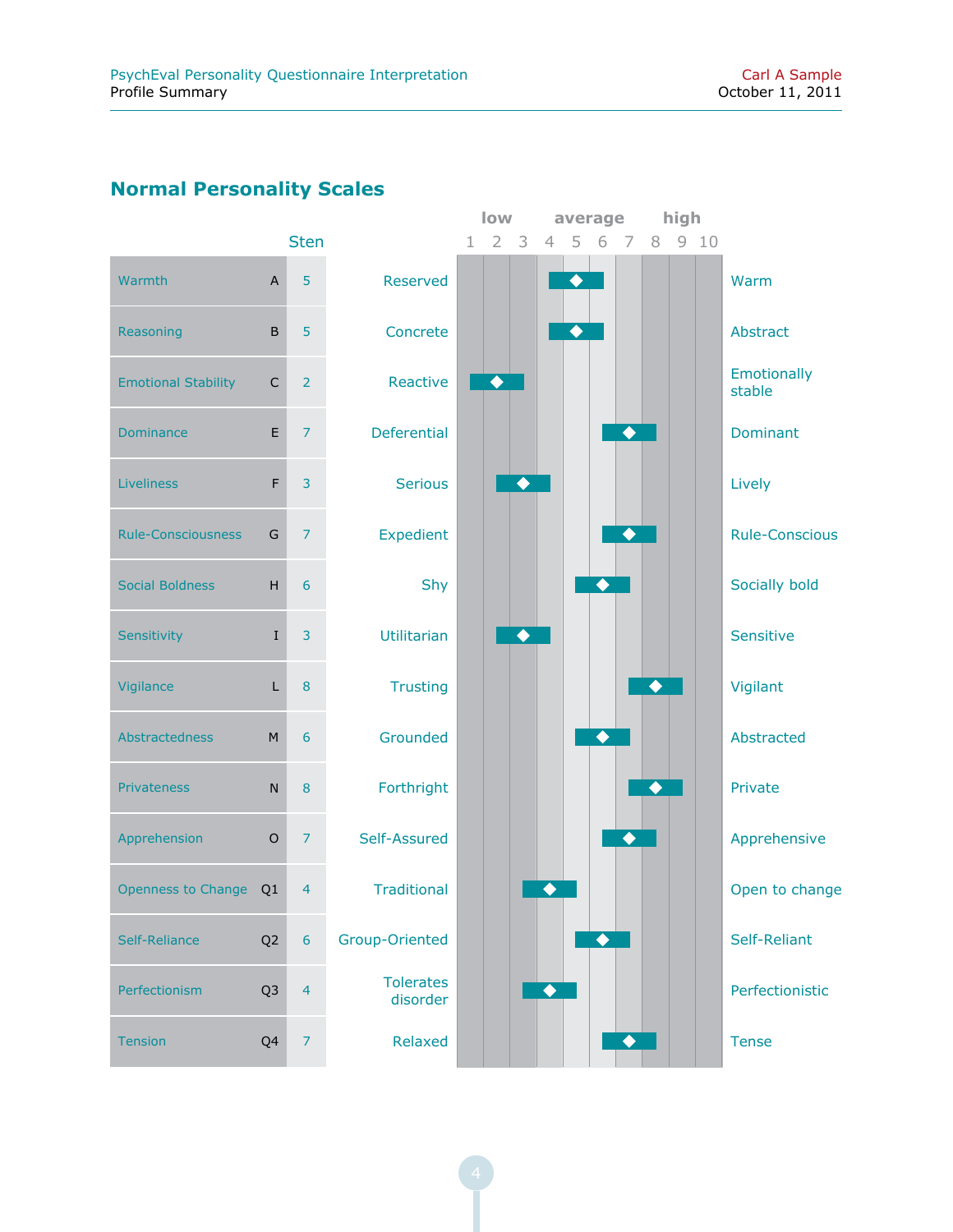#### **Pathology-Oriented Scales**



#### **Composite Scales and Indices**

| <b>Global Factors</b>   | <b>Sten Scores</b> | <b>Pathology-Oriented Indices</b>       | <b>Elevations</b> |
|-------------------------|--------------------|-----------------------------------------|-------------------|
| Anxiety                 | 8.8 (rather high)  | <b>QuickEval</b>                        | 1 of $1^*$        |
| Extraversion            | 3.8 (low-average)  | <b>Depressive Characteristics</b>       | 6 of $6*$         |
| <b>Tough-Mindedness</b> | 7.5 (rather high)  | <b>Distorted Thought Patterns</b>       | 2 of $3*$         |
| Independence            | 6.6 (high-average) | Risk-Taking                             | $0$ of $2$        |
| Self-Control            | 5.8 (average)      | * Meets or exceeds the 90th percentile. |                   |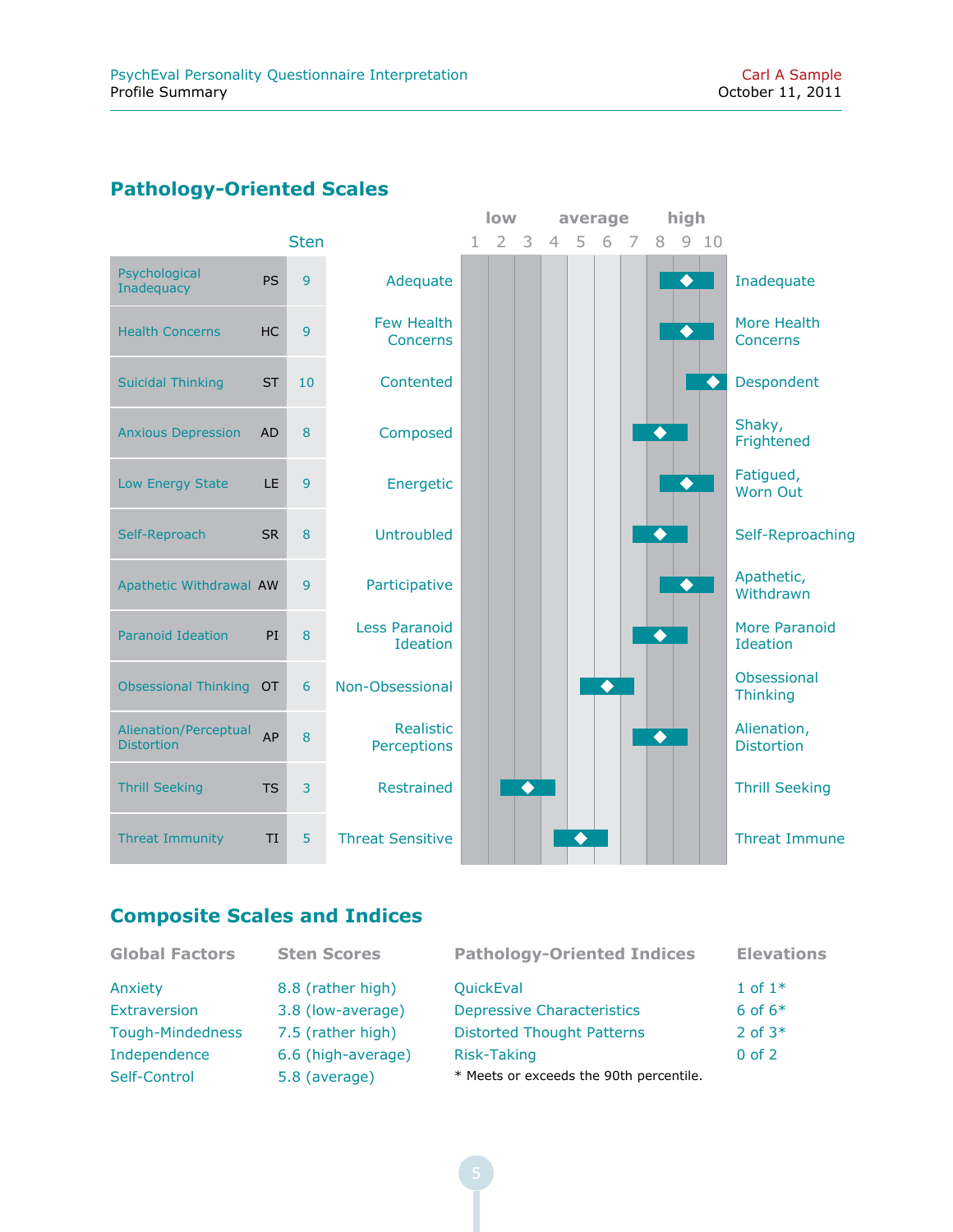## **Normal Personality Interpretation**

#### **Response Style Indices**

Mr. Sample's score on the Impression Management scale is within the average range. Thus, his responses don't appear to either greatly exaggerate or deny socially desirable attributes. The Infrequency Index was within expected limits, suggesting that Mr. Sample read and understood the items. All response style indices are within the normal range.

For each profile below, several of the 16 primary scales combine to determine each global factor score. Sometimes a low score on a primary scale contributes to an elevated score on a global factor, and vice versa. Occasionally, a person's primary scale score does not fall in the expected direction based on the overall global factor score. These unusual factor combinations or conflicting scores can be revealing; it may be useful to explore the ways in which the test-taker's behavior reflects such combinations. The interpretive statements that follow are based on the overall global factor score. When extreme scores on the primary factors exist, these scores are identified by bulleted interpretive statements under the global interpretations.



#### **Anxiety**

At the present time, Mr. Sample presents himself as more anxious than most people. This could either reflect a normal reaction to current circumstances or a characteristic style of being worried, reactive, or uneasy. It may be an appropriate topic for exploration and discussion.

- Mr. Sample may not feel comfortable about his ability to meet challenges. Frustrations and problems may lead to discouragement and some emotional upset.
- He may find it difficult to trust other people until he knows them well. He tends to be alert for ulterior motives.
- Like many adults, this person may sometimes worry or doubt himself when he feels personally threatened. He may be sensitive to criticism.
- At times Mr. Sample can be impatient with others, especially in frustrating situations.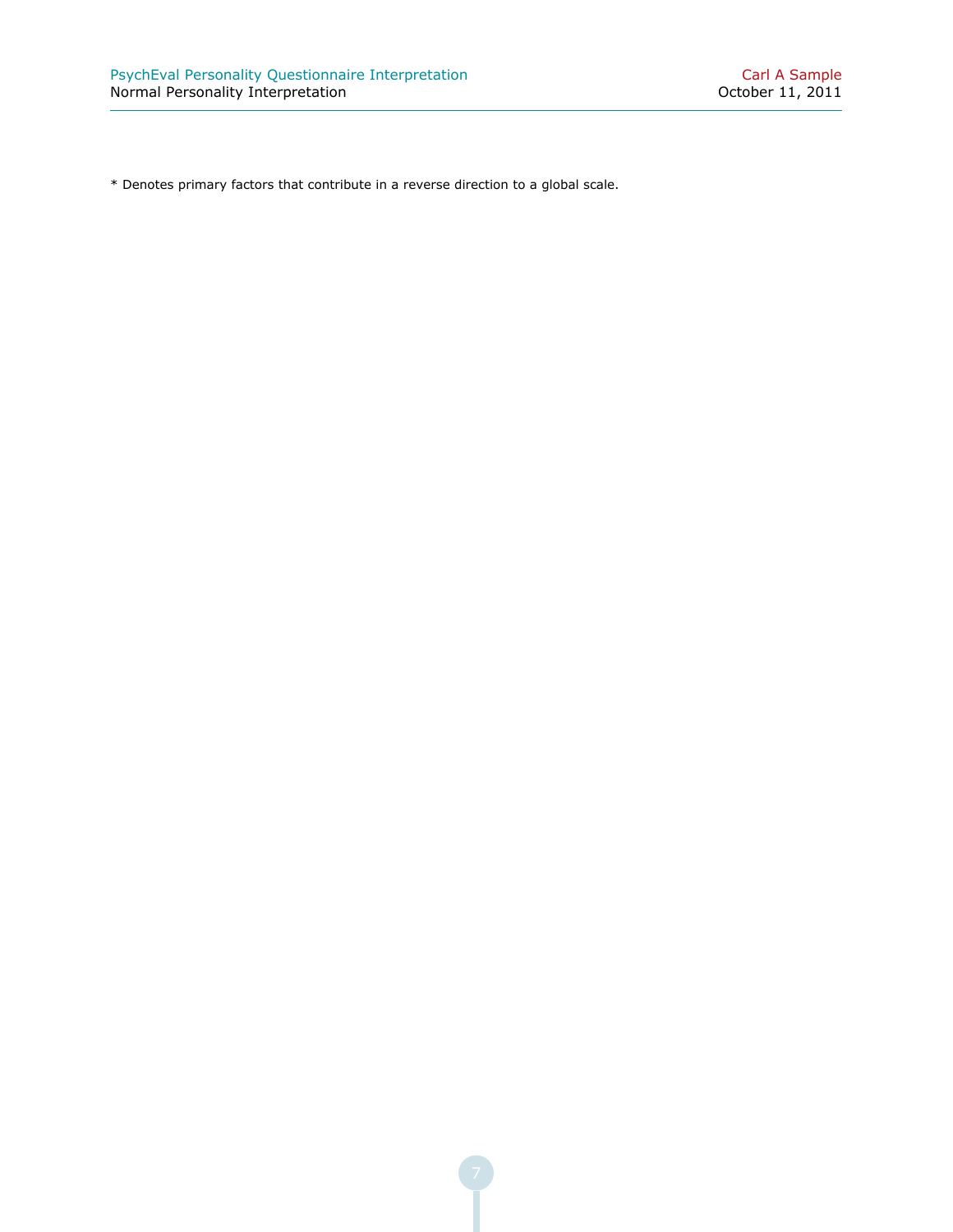

#### **Extraversion**

Extraversion is low-average. Mr. Sample may be oriented toward the inner world of thoughts and ideas. He may show a preference for activities involving less interaction with other people.

- His social interactions are often subdued or staid. He tends to take life seriously.
- Mr. Sample keeps personal matters to himself. Because he is a private individual, it may be hard for others to get to know him well.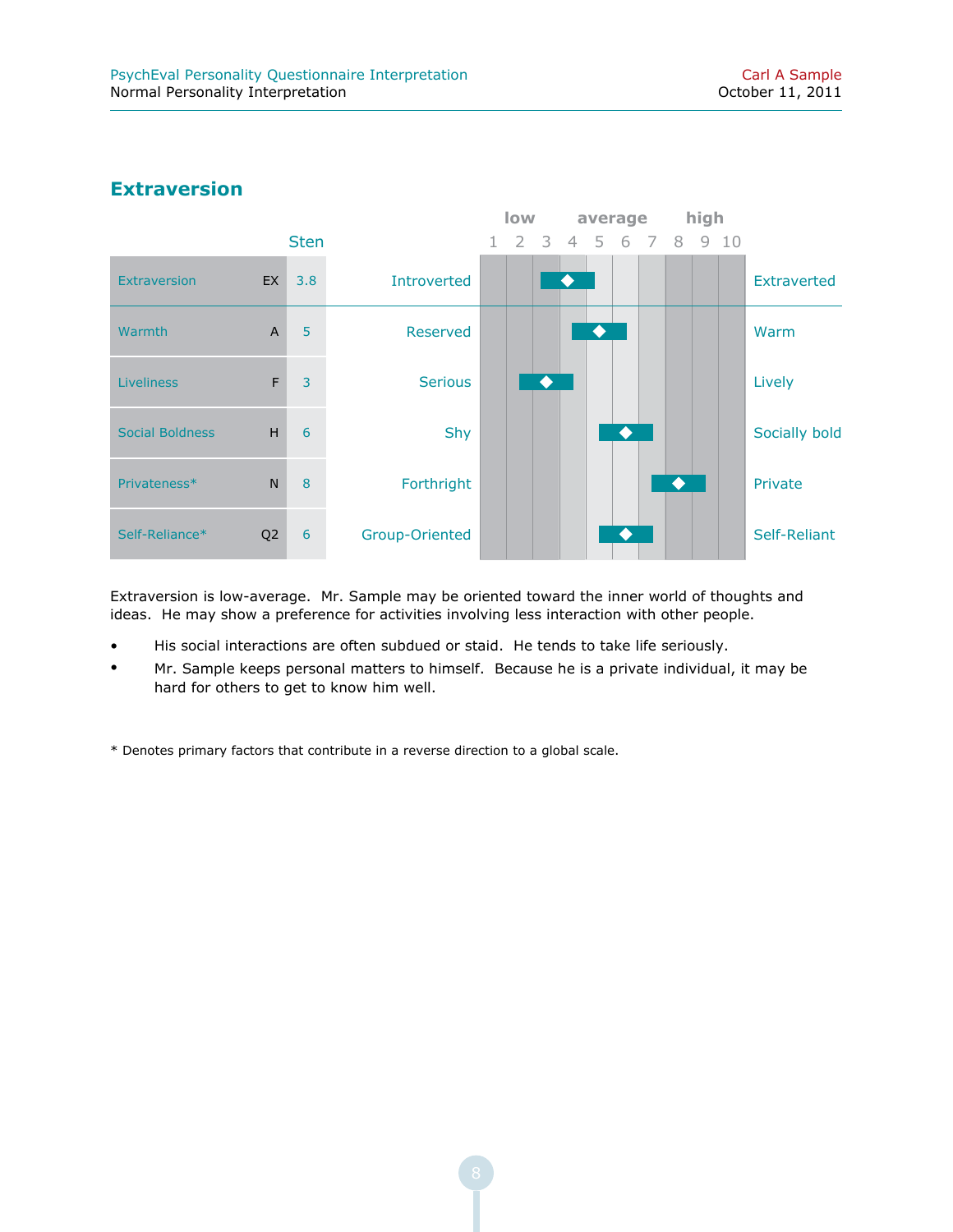#### **Tough-Mindedness**



Tough-Mindedness is high. Mr. Sample shows a strong tendency to respond at a dry, cognitive level. Tasks and problems are approached with emphasis on objectivity and getting things done; emotional considerations may be overlooked. He may exhibit a strong tendency to adhere to his current way of thinking.

- Mr. Sample attends to the function and purpose of matters rather than to appearance or emotional content. Decisions may be based on objective and unsentimental considerations.
- He often sticks to traditional ideas and methods; however, he tries to remain open to some ideas of change.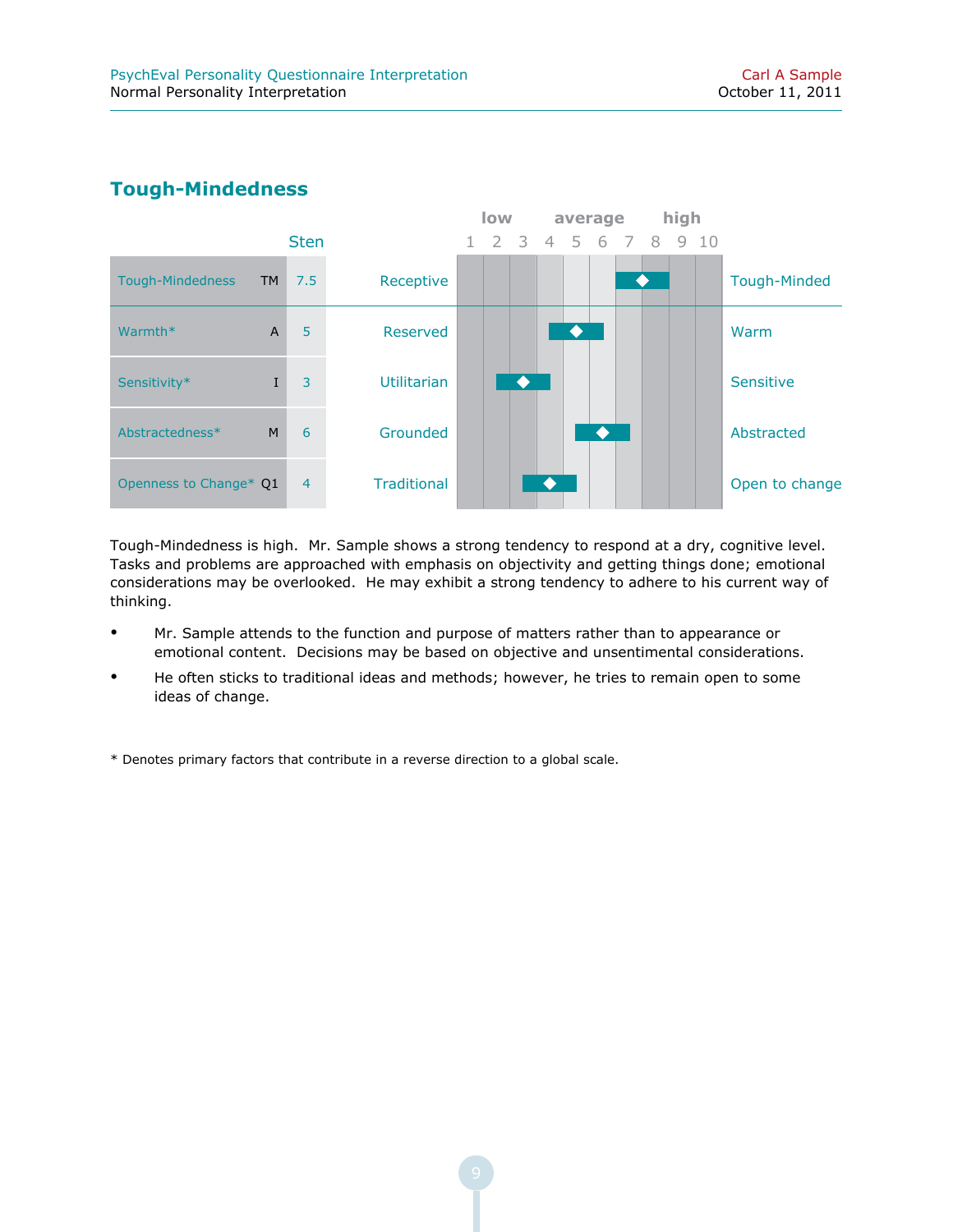## **Independence**



Independence is high-average. Generally, Mr. Sample prefers to lead an independent and self-directed life. Although he can sometimes be accommodating to others' wishes, he may often assert control or be persuasive.

- This person may tend to lead or be aggressive in interpersonal relationships.
- This is a skeptical individual who is alert to other people's intentions and actions.
- This person shows some tendency to prefer traditional methods and viewpoints.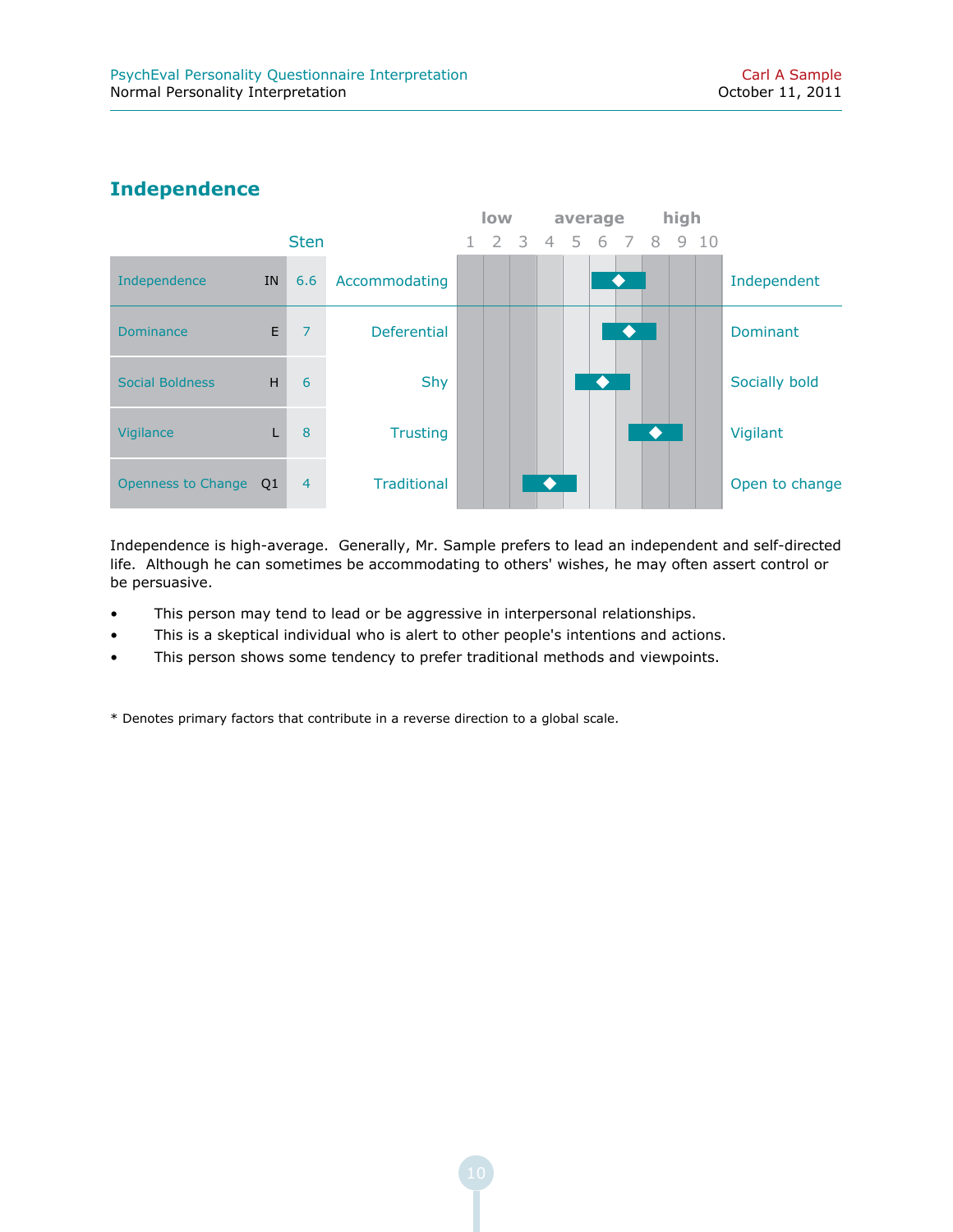

#### **Self-Control**

Self-Control is average. At times, Mr. Sample may show the self-discipline and conscientiousness needed to meet his responsibilities. At other times, he may be less restrained, following his own wishes.

- His social demeanor is typically cautious and restrained. He tends to act after deliberation.
- Respect for conventional rules and socially acceptable conduct is generally high.
- This individual seems to balance casualness and a tolerance for disorder with the need for organization and structure. He may function best in an unexacting, flexible setting rather than in a rigid system.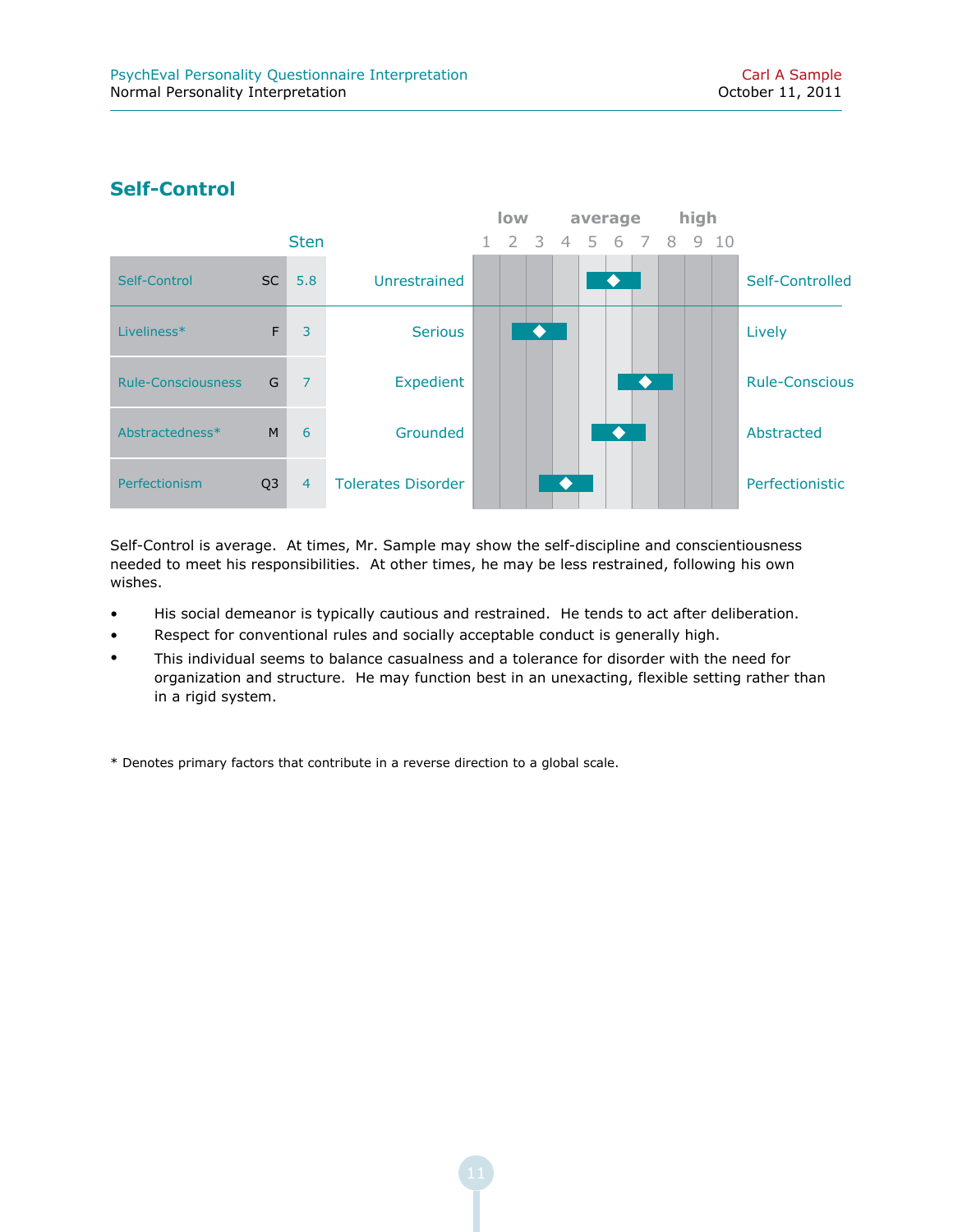## **Pathology-Oriented Indices Interpretation**

## **QuickEval Index**



QuickEval Index: Mr. Sample reports feeling worthless, helpless, and unable to muster the resources to cope effectively with many situations that confront him. He may distort reality in the direction of a low sense of self-worth; he reports having very little overall sense of self-adequacy.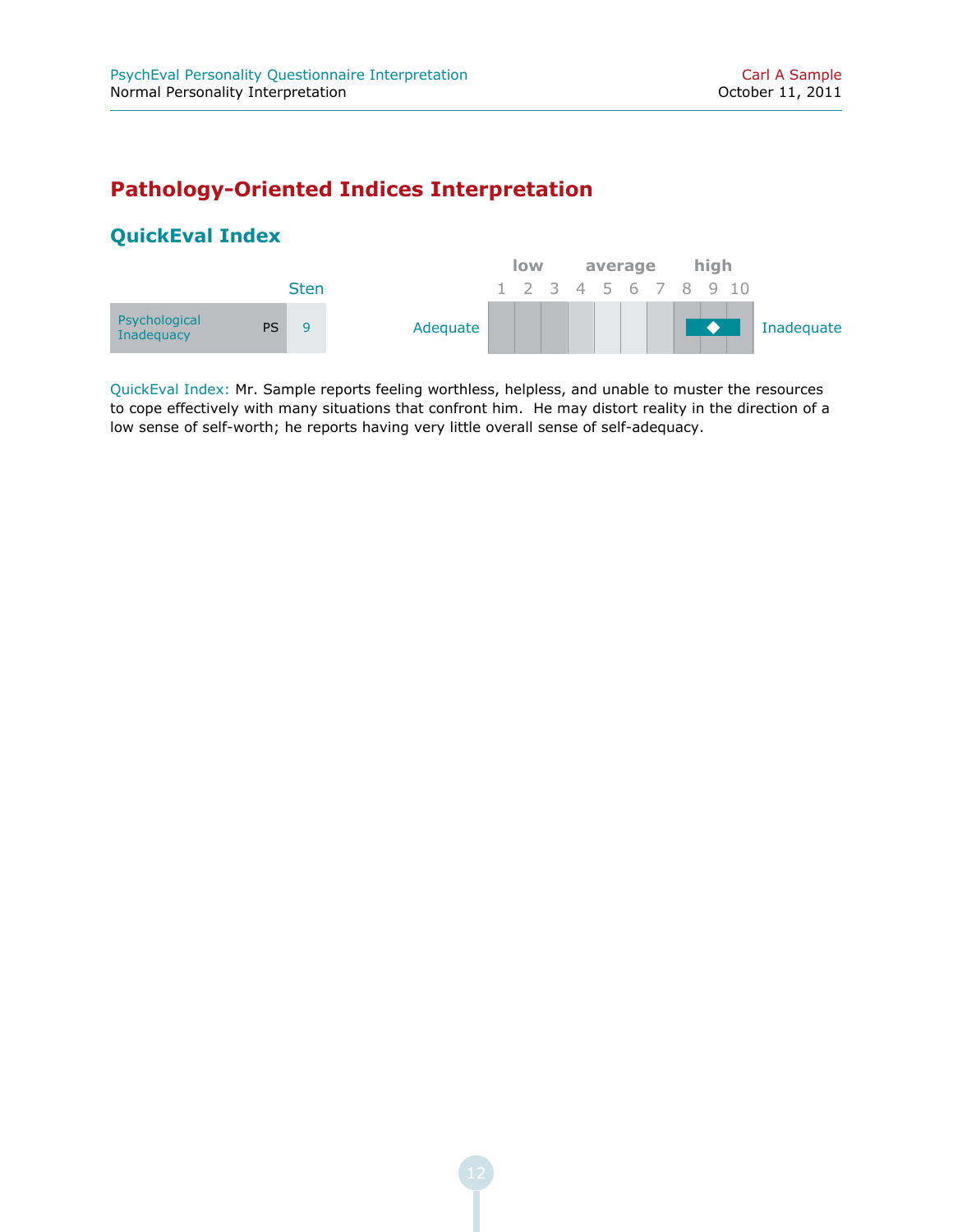

#### **Depressive Characteristics Index**

Depressive Characteristics Index: Mr. Sample obtained 6 of 6 elevated scores on this index. This number of elevated scores occurs only in the upper 10% of the normative population, suggesting that it may be important to evaluate the extent to which significant depressive features are present for Mr. Sample.

- He reports a number of nonspecific somatic complaints. This may reflect a preoccupation with bodily dysfunctions, or the presence of some health issues.
- Mr. Sample reports strong feelings that his life is empty and meaningless. He may have few hopes for the future and he may harbor thoughts of self-destruction.
- Mr. Sample reports feeling anxious and frightened. He may have disturbing dreams and may also experience considerable difficulty coping with sudden demands.
- He is not very energetic and is rarely likely to wake up full of energy. Mr. Sample's experience often involves feelings of weariness, exhaustion, or emptiness. It may be the case that he has difficulty generating the energy to cope with day-to-day demands.
- Especially in light of his reports of a number of somatic complaints, Mr. Sample may be suffering from an as-yet-undiagnosed physical illness that is medically treatable. It may be worthwhile to explore whether there might be some physical cause of the low energy. Referral for a complete medical evaluation should be considered.
- Mr. Sample is very self-critical. He tends to blame himself for everything that goes wrong. He experiences guilt feelings; this guilt may well be coupled with feelings of resentment and hostility.
- Mr. Sample reports feeling alienated and withdrawn from others and may be avoiding interpersonal contact currently. His tendency to withdraw may be accompanied by a general feeling that relationships are too pointless to care about at all.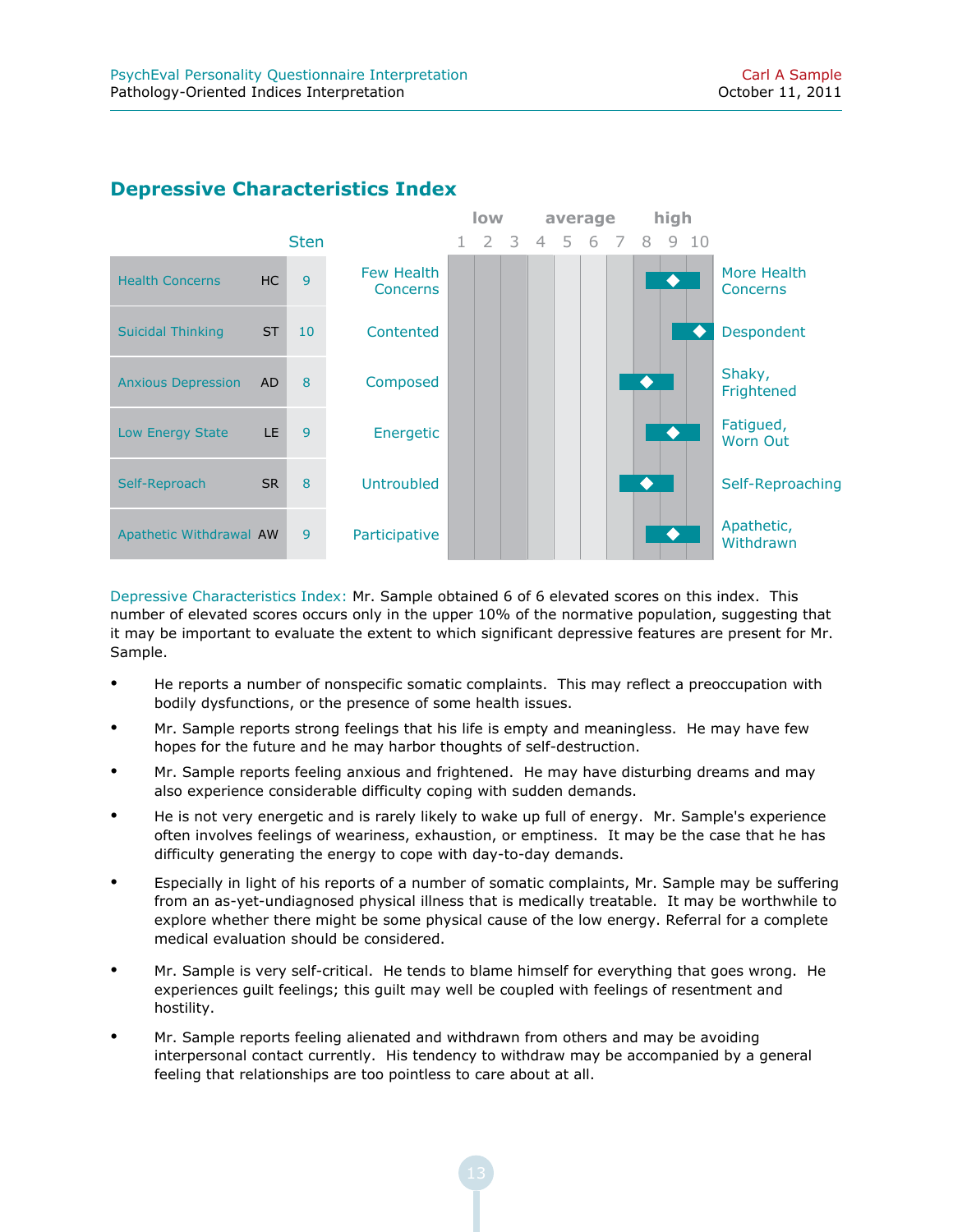

#### **Distorted Thought Patterns Index**

Distorted Thought Patterns Index: Mr. Sample obtained 2 of 3 elevated scores on this index. This number of elevated scores occurs only in the upper 10% of the normative population, suggesting that it may be important to evaluate the extent to which Mr. Sample may be experiencing significant symptomology related to the content area of these scales.

- Mr. Sample reports feelings of persecution and personal danger. He is likely to believe that others are mistreating him and/or trying to control him.
- Mr. Sample's responses indicate the possibility for some degree of disorientation. He may also experience sudden urges to act in ways that others might consider inappropriate or bizarre.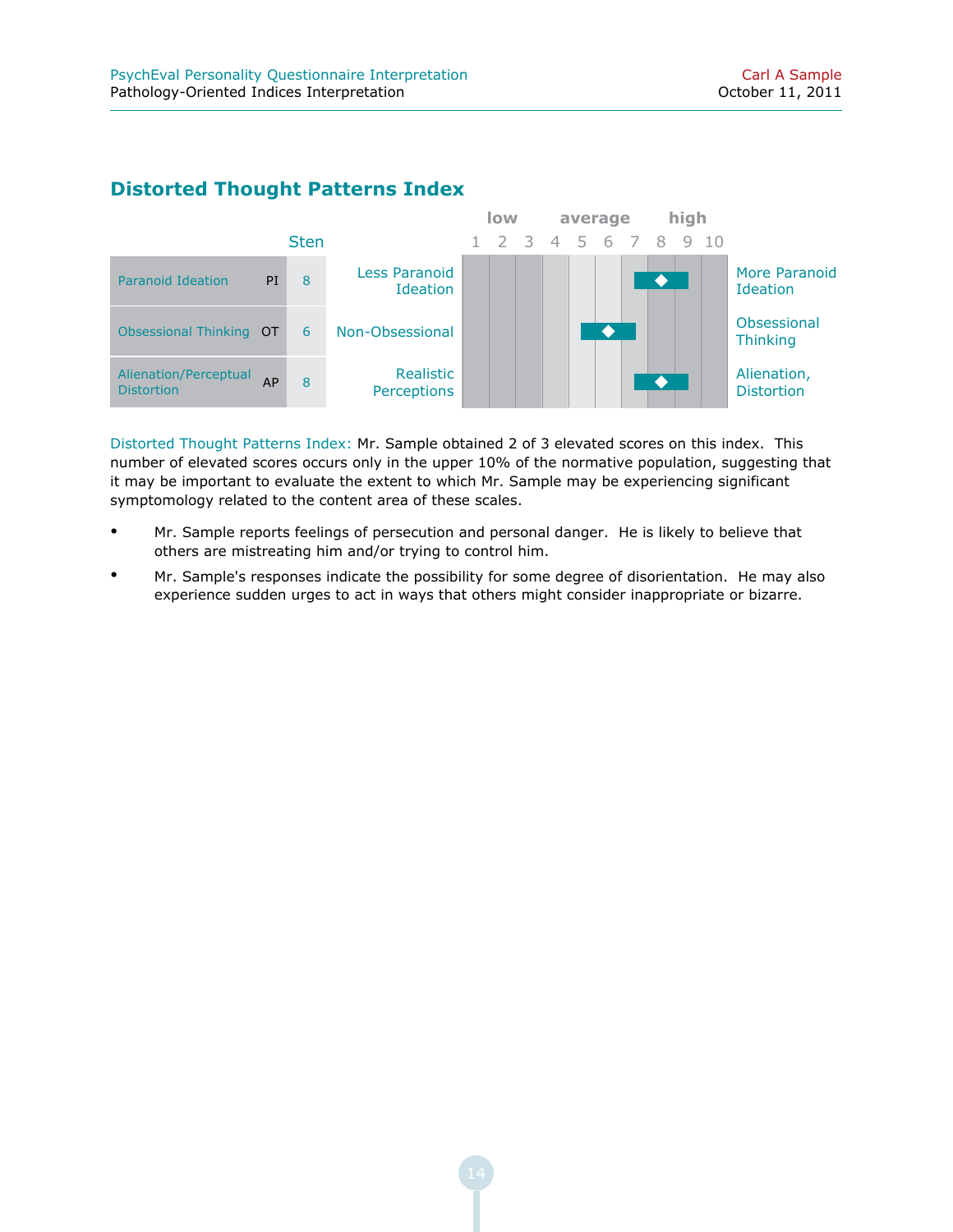#### **Risk-Taking Index**



Risk-Taking Index: Mr. Sample did not obtain an elevated score on the scales related to the Risk-Taking Index.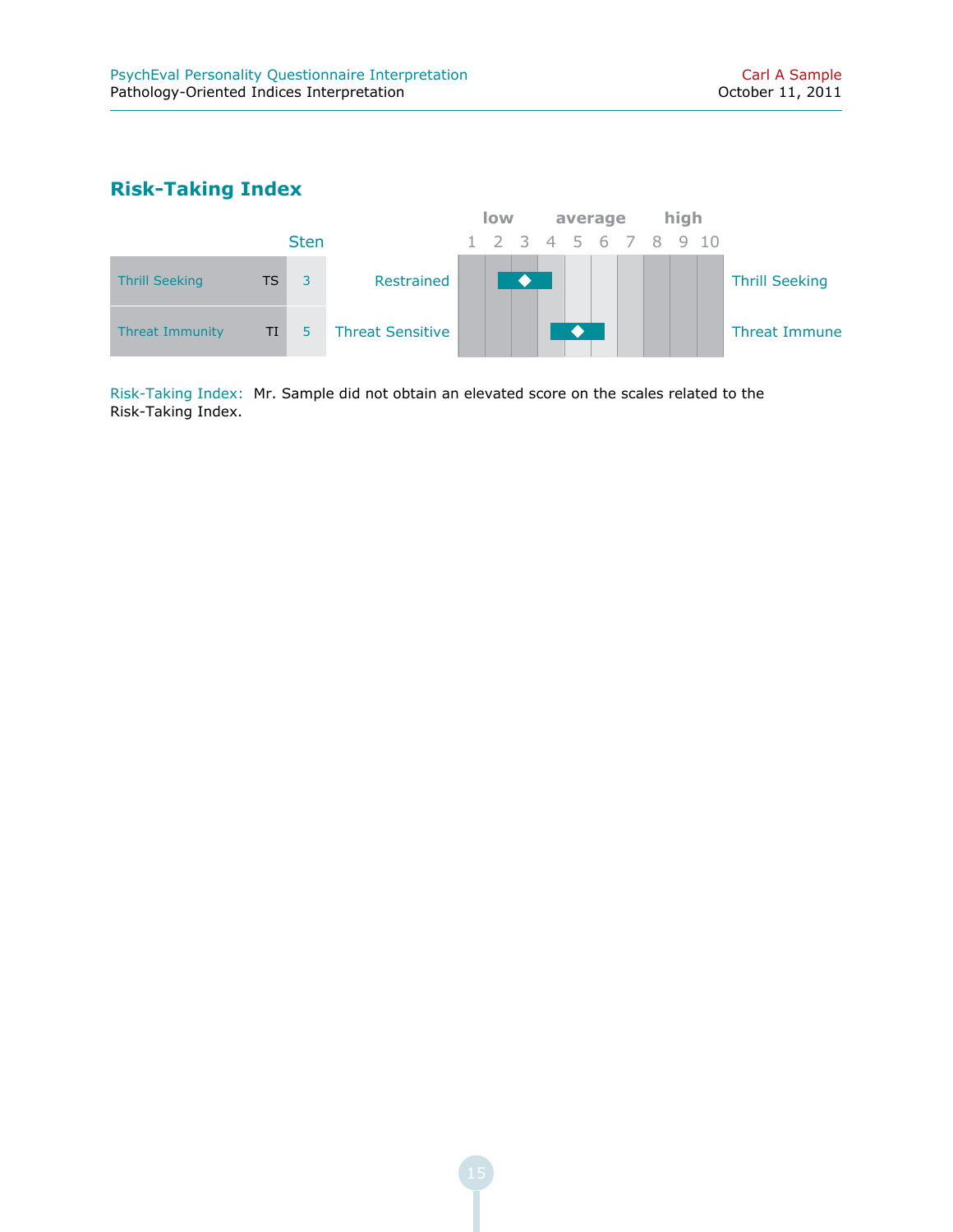#### **Occupational Interests**

Different occupational interests have been found to be associated with personality qualities. The following section compares Mr. Sample's personality to these known associations. The information below indicates the degree of similarity between Mr. Sample's personality characteristics and each of the six Holland Occupational Types.\* Those occupational areas for which Mr. Sample's personality profile shows the highest degree of similarity are described in greater detail. Descriptions are based on item content of the Self-Directed Search as well as the personality predictions of the Holland types as measured by the 16PF.

Remember that this information is intended to expand Mr. Sample's range of career options rather than to narrow it. All comparisons should be considered with respect to other relevant information about Mr. Sample, particularly his interests, abilities, and other personal resources.

#### **Holland Themes**



\* Holland, J. L. (1985). *The Self-Directed Search: Professional Manual.* Odessa, FL: Psychological Assessment Resources, Inc.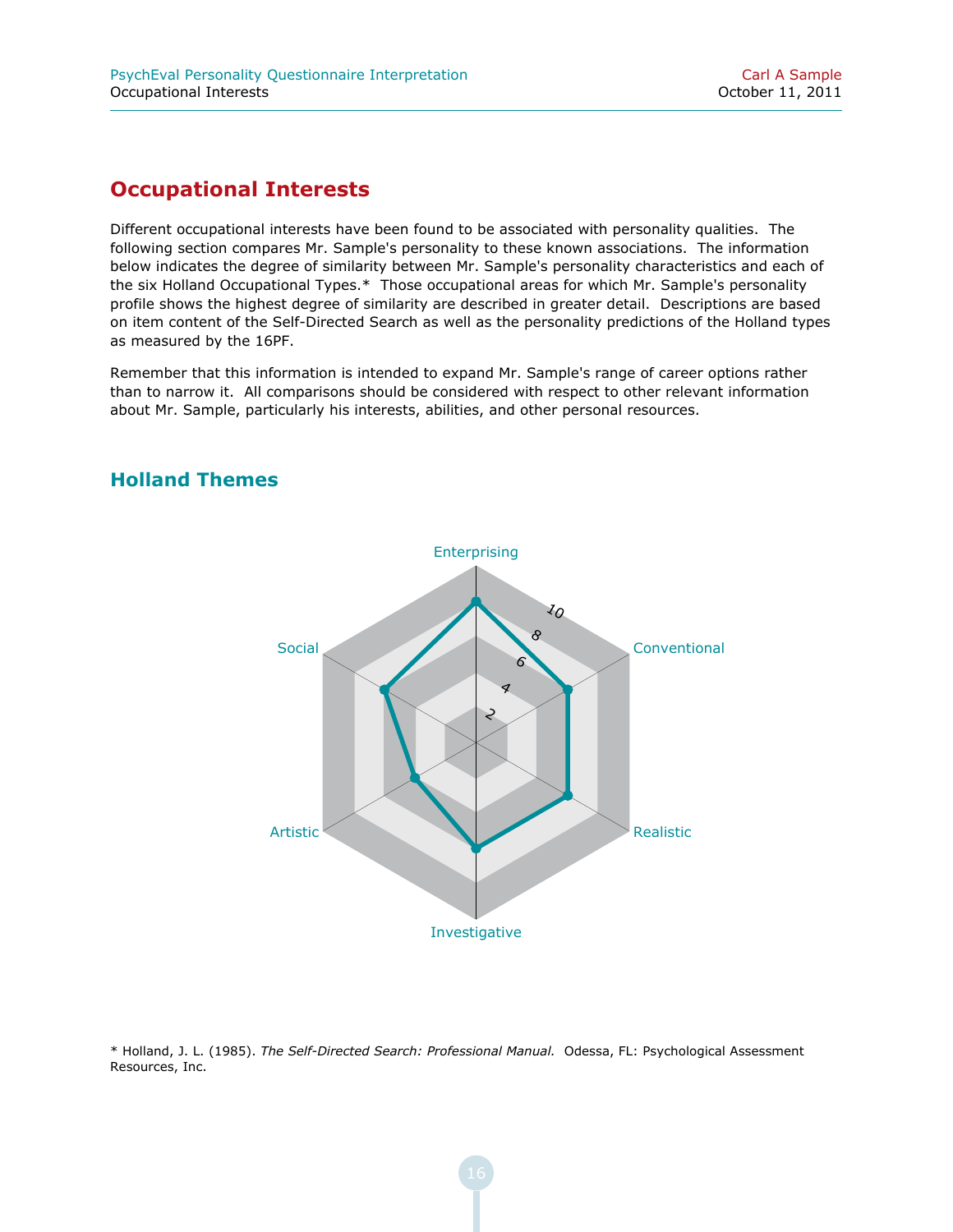#### **Enterprising = 8**

Mr. Sample shows personality characteristics similar to Enterprising persons, who enjoy interacting with others in an assertive role. Social interactions are warm and animated; Enterprising persons may enjoy being the focus of attention. Such persons are socially bold and may try to persuade others or assume a position of leadership. It might be worthwhile to explore whether Mr. Sample's interests and experiences are very business-oriented, and whether he possesses good sales and/or managerial skills.

#### Occupational Fields:

Business Sales Political Activity Management Law

#### **Realistic = 6**

Mr. Sample shows personality characteristics similar to Realistic persons. Persons who score high on this theme indicate a preference for physical activity and for working with tools and machinery. They tend to be reserved and somewhat aloof with others, and may not like extensive social interaction. Activities that can be pursued independently may be more to their liking. Realistic persons show interest in the function and purpose of objects. They are also self-assured and tend not to worry about what others think. Many Realistic persons indicate a proclivity for activities such as repairing electronic, mechanical, or automotive products, or a willingness to take coursework in those areas. It may be worthwhile to explore whether Mr. Sample's interests include activities involving physical exertion, knowledge of mechanical principles, or manual dexterity.

#### Occupational Fields:

Machine Trades Skilled Trades Protective Service Outdoor Occupations Construction Work

**Degree of compatibility between top two themes:**

The first two themes are somewhat compatible, and jobs that involve both areas should be available.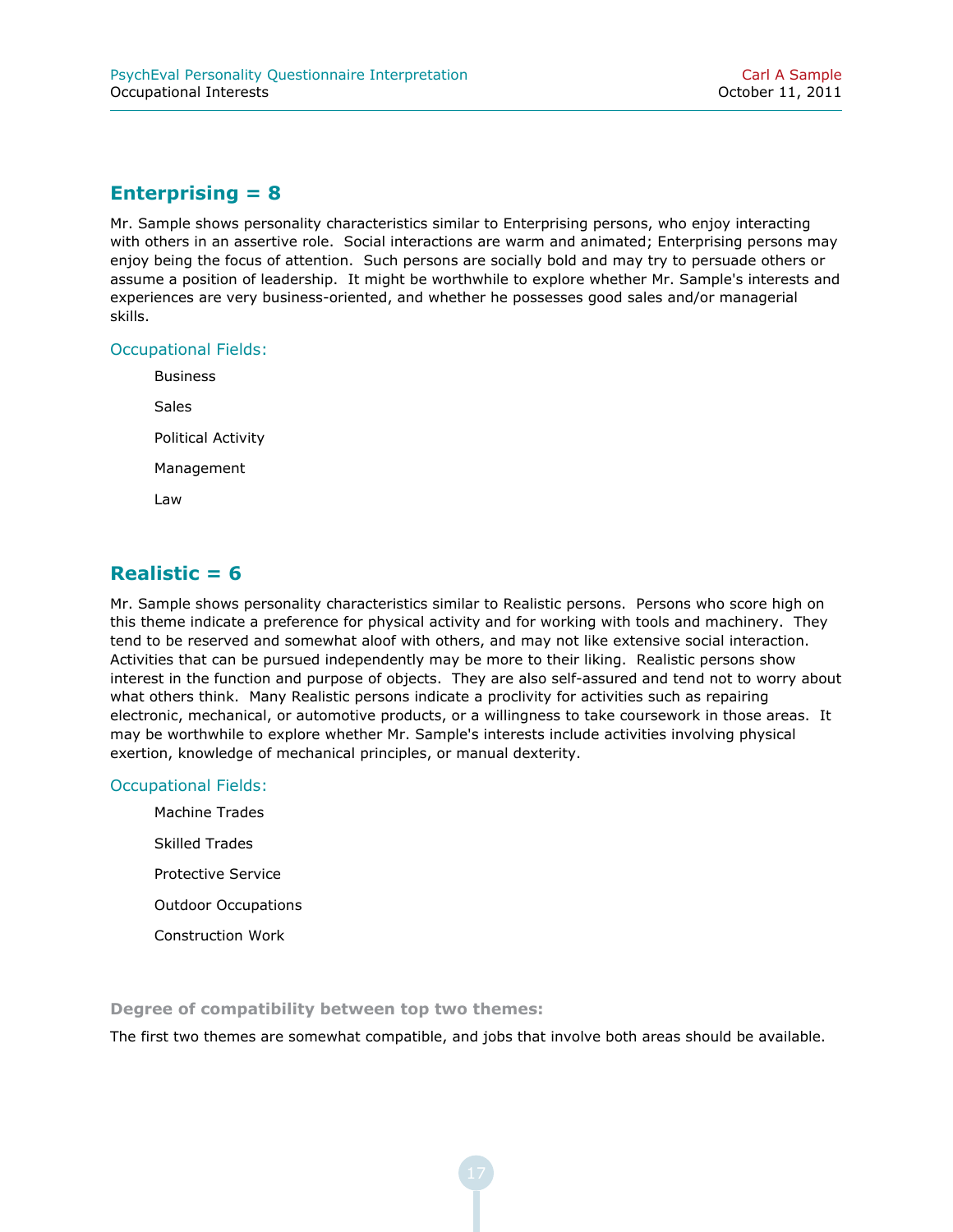# **Normal Personality Item Summary**

This page of 16PF scores is intended for qualified professionals only. Data on this page should be treated with utmost confidentiality.

|                |              | 27 | a            | 55 | a              | 83  | b            | 111 | a            | 139 | $\mathsf{C}$ | 167 | b           |
|----------------|--------------|----|--------------|----|----------------|-----|--------------|-----|--------------|-----|--------------|-----|-------------|
|                |              | 28 | a            | 56 | a              | 84  | Ċ            | 112 | $\mathsf{C}$ | 140 | a            | 168 | a           |
| $\mathbf{1}$   | a            | 29 | b            | 57 | a              | 85  | a            | 113 | a            | 141 | a            | 169 | C           |
| $\overline{2}$ | C            | 30 | a            | 58 | a              | 86  | b            | 114 | a            | 142 | $\mathsf{C}$ | 170 | a           |
| 3              | b            | 31 | a            | 59 | $\mathsf b$    | 87  | a            | 115 | a            | 143 | b            |     |             |
| $\overline{4}$ | a            | 32 | a            | 60 | $\mathsf{C}$   | 88  | a            | 116 | a            | 144 | a            | 171 | a           |
| 5              | a            | 33 | a            | 61 | $\mathsf{C}$   | 89  | a            | 117 | $\mathsf{C}$ | 145 | $\mathsf{C}$ | 172 | $\mathsf C$ |
| 6              | C            | 34 | $\mathsf C$  | 62 | a              | 90  | C            | 118 | a            | 146 | $\mathsf{C}$ | 173 | C           |
| $\overline{7}$ | a            | 35 | a            | 63 | a              | 91  | $\mathsf{C}$ | 119 | $\mathsf{C}$ | 147 | a            | 174 | $\mathsf b$ |
| 8              | a            | 36 | a            | 64 | b              | 92  | a            | 120 | $\mathsf{C}$ | 148 | a            | 175 | b           |
| 9              | C            | 37 | a            | 65 | a              | 93  | b            | 121 | $\mathsf{C}$ | 149 | a            | 176 | a           |
| 10             | C            | 38 | $\mathsf{C}$ | 66 | a              | 94  | C            | 122 | a            | 150 | $\mathsf{C}$ | 177 | b           |
| 11             | a            | 39 | a            | 67 | a              | 95  | a            | 123 | $\mathsf b$  | 151 | a            | 178 | Ċ           |
| 12             | a            | 40 | a            | 68 | $\overline{C}$ | 96  | b            | 124 | b            | 152 | a            | 179 | Ċ           |
| 13             | a            | 41 | b            | 69 | a              | 97  | C            | 125 | a            | 153 | b            | 180 | b           |
| 14             | a            | 42 | $\mathsf{C}$ | 70 | a              | 98  | C            | 126 | a            | 154 | $\mathsf{C}$ | 181 | b           |
| 15             | Ċ            | 43 | a            | 71 | $\overline{C}$ | 99  | a            | 127 | $\mathsf{C}$ | 155 | a            | 182 | C           |
| 16             | a            | 44 | a            | 72 | a              | 100 | Ċ            | 128 | $\mathsf{C}$ | 156 | a            | 183 | b           |
| 17             | C            | 45 | b            | 73 | a              | 101 | a            | 129 | $\mathsf{C}$ | 157 | $\mathsf{C}$ | 184 | C           |
| 18             | $\mathsf{C}$ | 46 | a            | 74 | $\mathsf{C}$   | 102 | C            | 130 | a            | 158 | a            | 185 | b           |
| 19             | Ċ            | 47 | b            | 75 | a              | 103 | b            | 131 | $\mathsf{C}$ | 159 | $\mathsf b$  |     |             |
| 20             | a            | 48 | $\mathsf{C}$ | 76 | a              | 104 | a            | 132 | b            | 160 | c            |     |             |
| 21             | C            | 49 | a            | 77 | a              | 105 | C            | 133 | $\mathsf{C}$ | 161 | $\mathsf{C}$ |     |             |
| 22             | C            | 50 | a            | 78 | $\mathsf{C}$   | 106 | b            | 134 | a            | 162 | $\mathsf{C}$ |     |             |
| 23             | a            | 51 | a            | 79 | a              | 107 | Ċ            | 135 | $\mathsf{C}$ | 163 | a            |     |             |
| 24             | a            | 52 | $\mathsf{C}$ | 80 | a              | 108 | $\mathsf{C}$ | 136 | $\mathsf{C}$ | 164 | $\mathsf{C}$ |     |             |
| 25             | a            | 53 | a            | 81 | a              | 109 | Ċ            | 137 | b            | 165 | a            |     |             |
| 26             | a            | 54 | $\mathsf{C}$ | 82 | $\overline{C}$ | 110 | b            | 138 | a            | 166 | $\mathsf{C}$ |     |             |

#### **Summary Statistics:**

| # of a-responses $= 88$ out of 170 (52%)<br># of b-responses $= 22$ out of 170 (13%) |  |  |  |  |  |  |  | # of c-responses<br># of missing responses $= 0$ out of 185 (0%) |  |  |  | $= 60$ out of 170 (35%) |  |  |  |  |  |      |
|--------------------------------------------------------------------------------------|--|--|--|--|--|--|--|------------------------------------------------------------------|--|--|--|-------------------------|--|--|--|--|--|------|
| Factors                                                                              |  |  |  |  |  |  |  | A B C E F G H I L M N O Q1 Q2 Q3 Q4 IM IN                        |  |  |  |                         |  |  |  |  |  | - AC |
| Raw Scores                                                                           |  |  |  |  |  |  |  | 14 9 3 18 5 19 13 5 17 10 18 16 12 8 8 17 7 1                    |  |  |  |                         |  |  |  |  |  | -52  |
| Missing Items 0 0                                                                    |  |  |  |  |  |  |  | 0000000000                                                       |  |  |  |                         |  |  |  |  |  |      |

This report was processed using PEPQ, Part I combined-sex norms. RGV: 5.4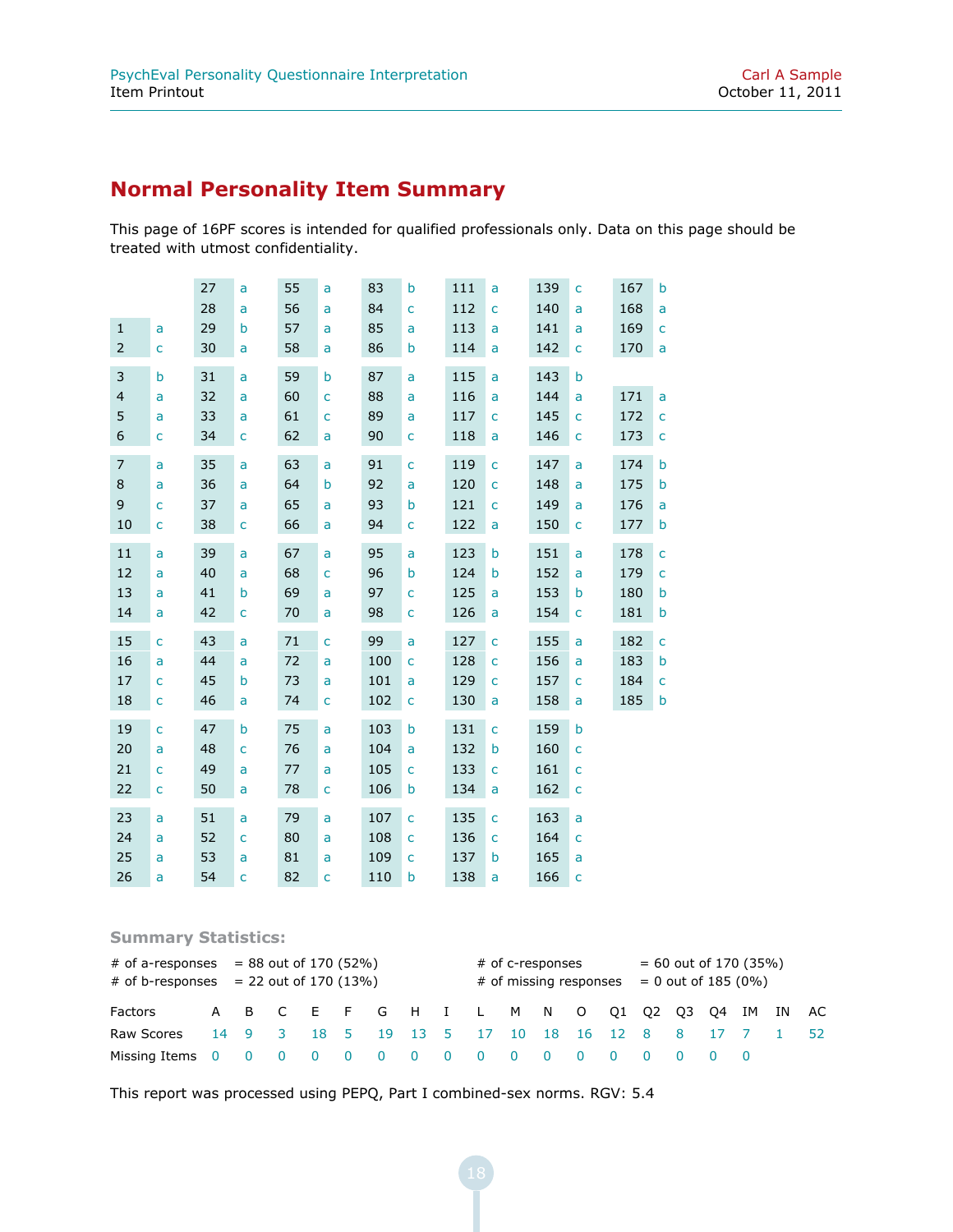# **Pathology-Oriented Item Summary**

This page of PEPQ scores is intended for qualified professionals only. Data on this page should be treated with utmost confidentiality.

| $\mathbf{1}$   | c | 21 | b | 41 | a           | 61 | C | 81  | c            | 101 | C | 121 | b |
|----------------|---|----|---|----|-------------|----|---|-----|--------------|-----|---|-----|---|
| 2              | b | 22 | b | 42 | a           | 62 | c | 82  | c            | 102 | c | 122 | c |
| 3              | b | 23 | C | 43 | b           | 63 | b | 83  | b            | 103 | b | 123 | a |
| $\overline{4}$ | a | 24 | b | 44 | a           | 64 | c | 84  | C            | 104 | C | 124 | b |
| 5              | b | 25 | b | 45 | C           | 65 | c | 85  | b            | 105 | a | 125 | b |
| 6              | b | 26 | a | 46 | b           | 66 | b | 86  | b            | 106 | b | 126 | b |
| $\overline{7}$ | Ċ | 27 | C | 47 | a           | 67 | C | 87  | a            | 107 | C | 127 | b |
| 8              | b | 28 | b | 48 | a           | 68 | c | 88  | C            | 108 | b | 128 | b |
| 9              | C | 29 | a | 49 | $\mathbf b$ | 69 | a | 89  | C            | 109 | a | 129 | a |
| 10             | b | 30 | C | 50 | b           | 70 | b | 90  | C            | 110 | c | 130 | a |
| 11             | a | 31 | c | 51 | b           | 71 | b | 91  | b            | 111 | c | 131 | b |
|                |   |    |   |    |             |    |   |     |              |     |   |     |   |
| 12             | b | 32 | c | 52 | C           | 72 | c | 92  | b            | 112 | a | 132 | a |
| 13             | a | 33 | c | 53 | a           | 73 | b | 93  | b            | 113 | C | 133 | a |
| 14             | b | 34 | b | 54 | b           | 74 | c | 94  | c            | 114 | c | 134 | c |
| 15             | b | 35 | c | 55 | C           | 75 | b | 95  | $\mathsf{C}$ | 115 | c | 135 | C |
| 16             | b | 36 | b | 56 | b           | 76 | c | 96  | a            | 116 | a | 136 | b |
| 17             | a | 37 | b | 57 | b           | 77 | c | 97  | a            | 117 | a | 137 | C |
| 18             | a | 38 | b | 58 | b           | 78 | b | 98  | a            | 118 | b | 138 | a |
| 19             | b | 39 | b | 59 | b           | 79 | b | 99  | b            | 119 | a | 139 | c |
| 20             | b | 40 | b | 60 | b           | 80 | c | 100 | b            | 120 | C | 140 | b |

#### **Summary Statistics:**

| # of a-responses $=$ 30 out of 140 (21%)<br># of b-responses $= 63$ out of 140 (45%) |  |  |                                     |  |  | # of c-responses<br># of missing responses |  |  |  |  | $= 47$ out of 140 (34%)<br>$= 0$ out of 140 (0%) |  |
|--------------------------------------------------------------------------------------|--|--|-------------------------------------|--|--|--------------------------------------------|--|--|--|--|--------------------------------------------------|--|
| Factors                                                                              |  |  | PS HC ST AD LE SR AW PI OT AP TS TI |  |  |                                            |  |  |  |  |                                                  |  |
| Raw Scores                                                                           |  |  | 15 13 14 10 17 12 14 9 4 12 3 11    |  |  |                                            |  |  |  |  |                                                  |  |
|                                                                                      |  |  |                                     |  |  |                                            |  |  |  |  |                                                  |  |

This report was processed using PEPQ, Part II combined-sex norms. RGV: 5.4